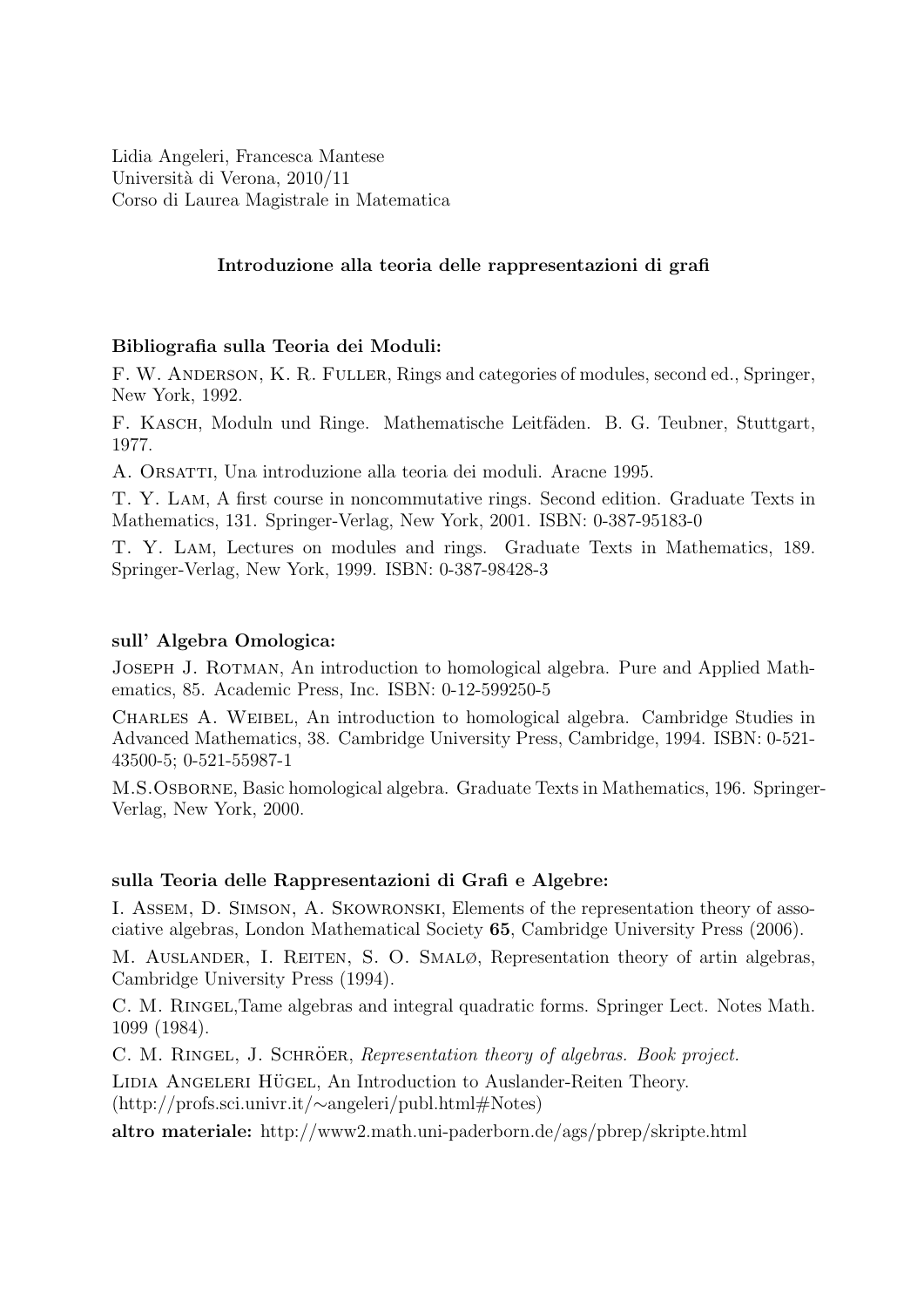Lidia Angeleri, Francesca Mantese Università di Verona, 2010/11 Corso di Laurea Magistrale in Matematica

#### Introduzione alla teoria delle rappresentazioni di grafi Programma svolto nel Secondo Modulo

#### Cenni di algebra omologica

# 1 Push out e pull back

- 1. Push out e pull back
- 2. Proposizione (successioni esatte corte indotte  $\beta \epsilon \in \epsilon \alpha$ )
- 3. Osservazioni
- 4. Lemma del serpente
- 5. Naturalit`a nel Lemma del serpente

# 2 Il funtore  $Ext<sup>1</sup>$

- 1. Il gruppo delle estensioni  $\text{Ext}^1_R(A,B)$
- 2. Le applicazioni  $\mathrm{Ext}^1_R(A,\beta)$  e  $\mathrm{Ext}^1_R(\alpha,B)$
- 3. Proposizione su  $\text{Ext}^1_R(\alpha, \beta)$
- 4. la somma di Baer
- 5. Teorema: la struttura di gruppo su $\operatorname{Ext}^1_R(A,B)$

# 3 Risoluzioni proiettive

- 1. Richiamo: complesso, mappa di catene, gruppi di omologia
- 2. Mappe di catene omotopiche
- 3. Lemma: mappe di catene omotopiche coincidono sui gruppi di omologia
- 4. Risoluzioni proiettive
- 5. Teorema: sollevamento di omomorfismi a una risoluzione proiettiva

### 4 I funtori  $Ext<sup>n</sup>$

- 1. Teorema: Hom e Ext<sup>1</sup> come gruppi di omologia del complesso  $\text{Hom}_R(P^{\bullet},B)$
- 2. Esempi
- 3. Definizione dei funtori  $\operatorname{Ext}^n$
- 4. Richiamo: la successione esatta lunga dei gruppi di omologia
- 5. Teorema: la successione esatta lunga dei gruppi di estensione
- 6. Osservazione
- 7. Corollario:  $\text{Ext}^1_R(A, B)$  come conucleo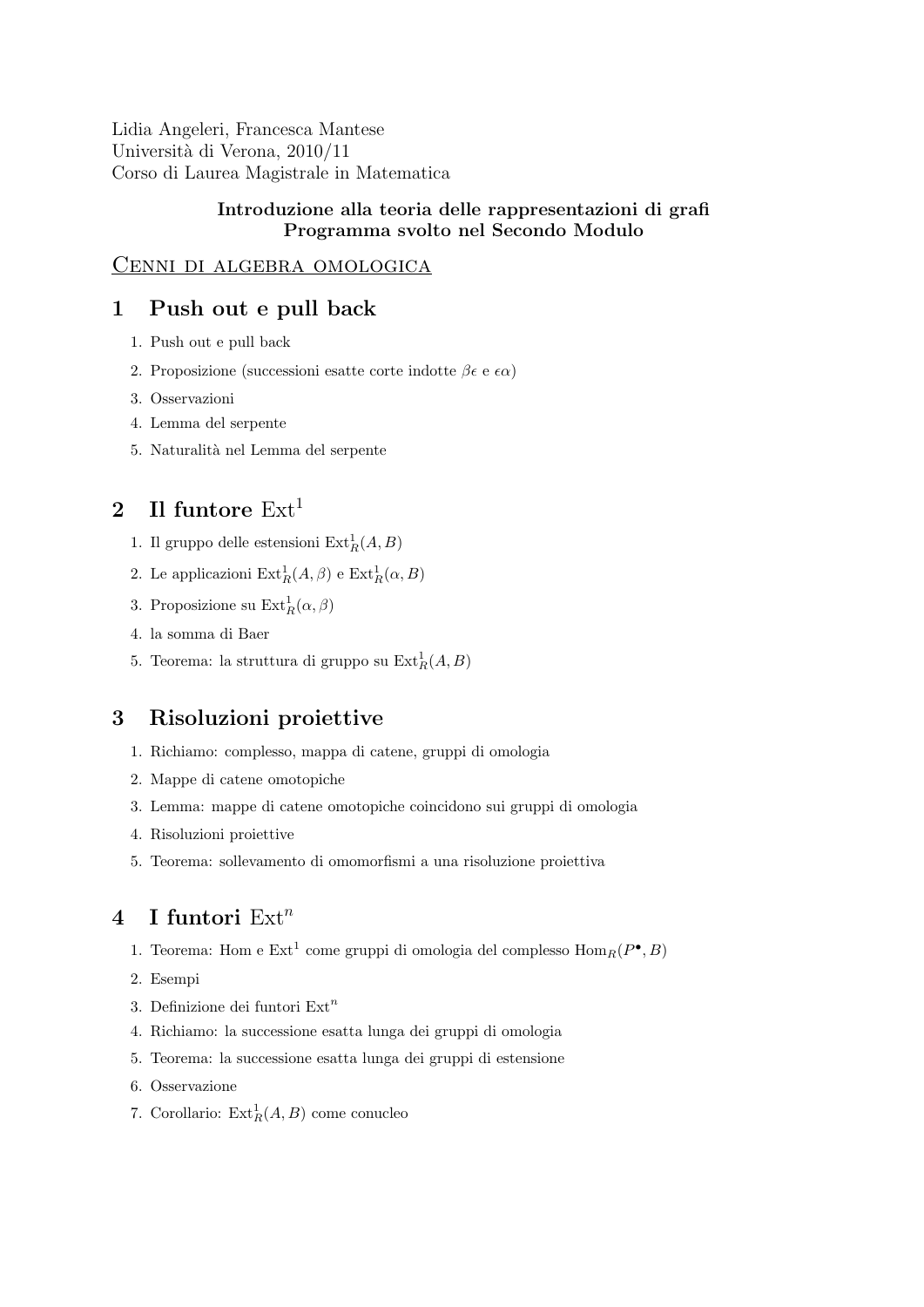# Teoria di Auslander-Reiten

# 5 Il trasposto di Auslander-Bridger

- 1. Richiamo sui proiettivi
- 2. Osservazione: esistenza di una risoluzione proiettiva minimale
- 3. Definizione del trasposto Tr A
- 4. Lemma: prime proprietà del trasposto Tr A
- 5. Osservazione su Tr f
- 6.  $P(M, N)$  e  $\underline{\text{Hom}}_R(M, N)$
- 7. Proposizione:  $\underline{\text{Hom}}_R(M, N) \cong \underline{\text{Hom}}_R(\text{Tr }N, \text{Tr }M)$
- 8. La categoria stabile modulo proiettivi
- 9. Dualità di Auslander-Bridger

# 6 Il prodotto tensoriale

- 1. Richiamo: il prodotto tensoriale
- 2. Aggiunzione di Hom e ⊗
- 3. Il funtore  $A \otimes -$
- 4. Lemma:  $Hom(P, M) \cong P^* \otimes M$
- 5. Proposizione: la successione esatta lunga data dal trasposto

### 7 La formula di Auslander-Reiten

- 1. Il funtore di Nakayama e $\tau$
- 2. Esempio
- 3. La categoria stabile modulo iniettivi
- 4. La traslazione di Auslander-Reiten
- 5. La formula di Auslander-Reiten
- 6. Lemma
- 7. Esempio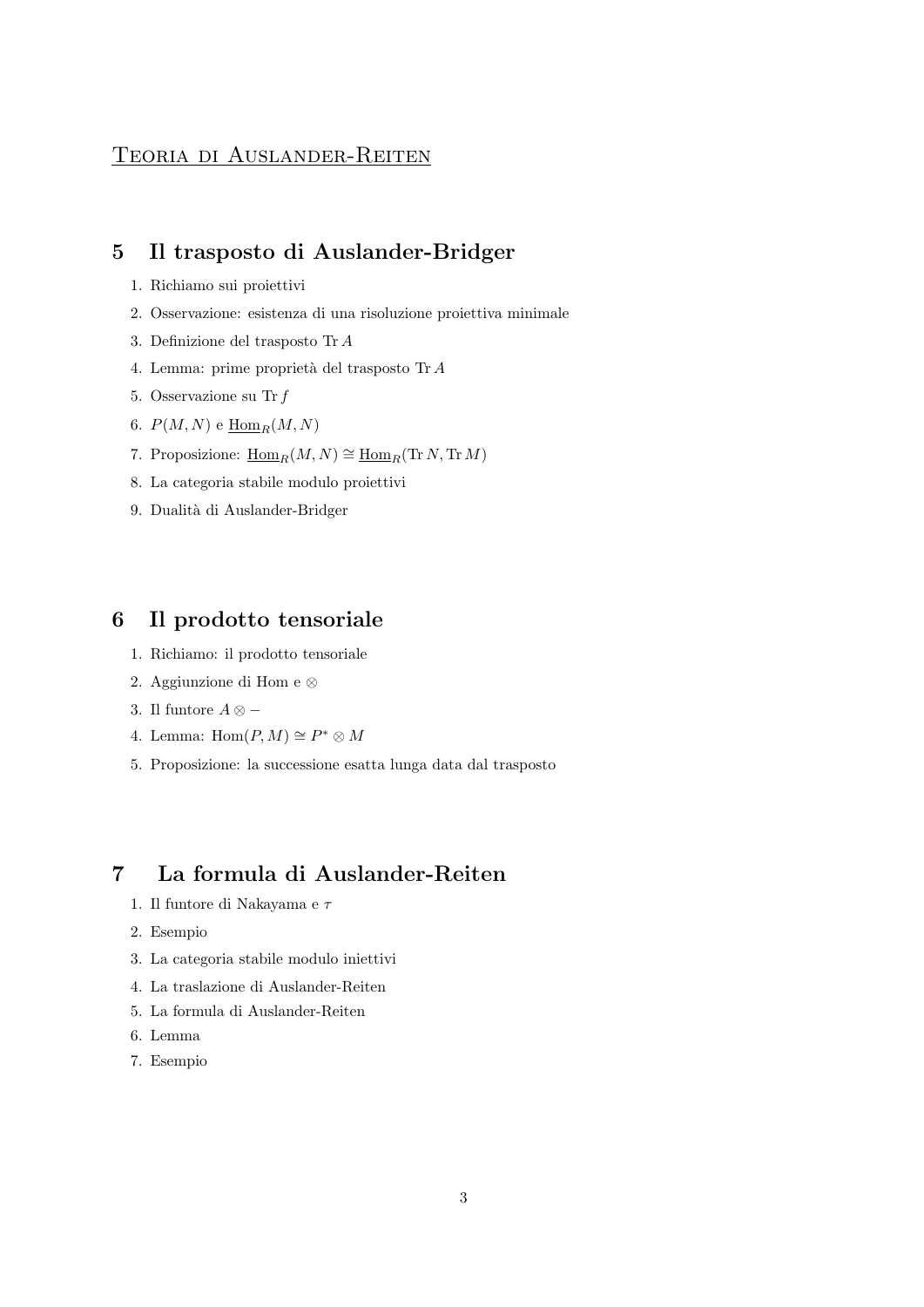### 8 Sequenze di Auslander-Reiten

- 1. Lemma
- 2. Applicazioni quasi spezzanti
- 3. Teorema di esistenza
- 4. Applicazioni minimali a destra e a sinistra
- 5. Sequenze di Auslander-Reiten
- 6. Proposizione: unicità di una successione quasi spezzante
- 7. Teorema di Auslander-Reiten

### 9 Il quiver di Auslander-Reiten

- 1. Applicazioni quasi-spezzanti per proiettivi e iniettivi
- 2. Morfismi irriducibili
- 3. Morfismi irriducibili come componenti delle applicazioni quasi spezzanti
- 4.  $r^{n}(M, N)$
- 5. I morfismi irriducibili sono gli elementi di  $r(M, N) \setminus r^2(M, N)$
- 6. Numero delle componenti delle applicazioni quasi spezzanti
- 7. Il quiver Γ di Auslander-Reiten
- 8. Esempio
- 9. Costruzione di Γ per traslazione e maglie
- 10. Esempio rivisitato
- 11. Knitting Procedure per le componenti preproiettive e preiniettive

### 10 Algebre di tipo finito e di tipo mansueto

- 1. Algebre di tipo di rappresentazione finito
- 2. Teorema di classificazione di Gabriel (grafi di Dynkin e grafi Euclidei)
- 3. Il vettore delle dimensioni
- 4. Teorema di Gabriel-Riedtmann sulle componenti preproiettive e preiniettive
- 5. Esempio
- 6. Teoremi di Auslander sul quiver di Auslander-Reiten per un'algebra di tipo finito
- 7. Componenti regolari
- 8. La matrice di Cartan e la trasformazione di Coxeter
- 9. L'algebra di Kronecker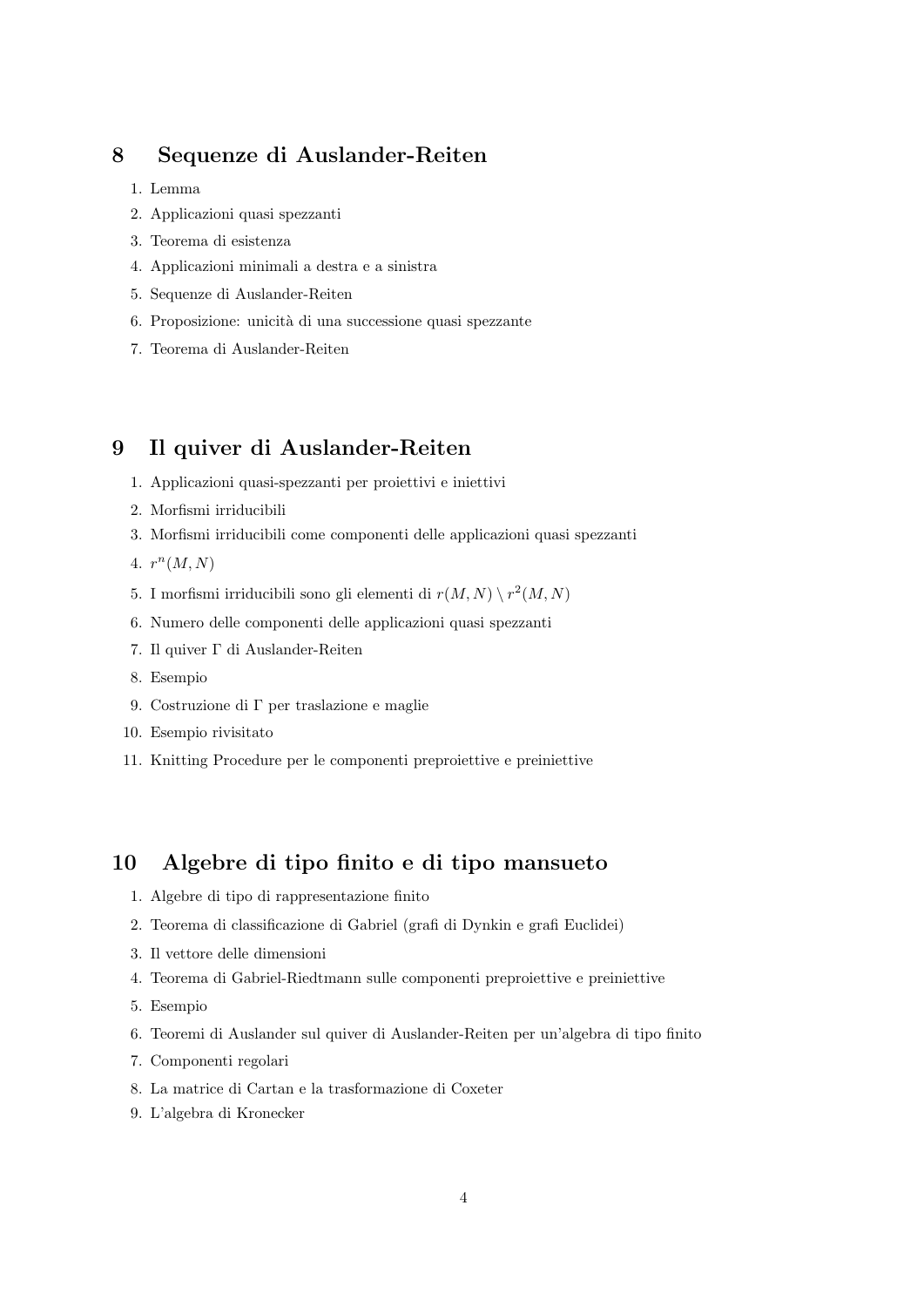#### TAME AND WILD ALGEBRAS

**Definition.** For each module  $A \in \Lambda$  mod denote by  $\underline{\dim}A = (m_1, \ldots, m_n) \in \mathbb{Z}^n$  the dimension vector of A given by the Jordan-Hölder multiplicities, that is,  $m_i$  is the number of composition factors of A that are isomorphic to the simple module  $S_i$  for aech  $1 \leq i \leq n$ . We set

$$
\underline{e_i} = (0, \dots, 1, 0, \dots, 0) = \underline{\dim} S_i
$$

$$
\underline{p_i} = \underline{\dim} \Lambda e_i = \underline{\dim} P_i
$$

$$
\underline{q_i} = \underline{\dim} D(e_i \Lambda) = \underline{\dim} I_i
$$

**Remark.** (1) For every exact sequence  $0 \to A' \to A \to A'' \to 0$  we have

$$
\underline{\dim} A = \underline{\dim} A' + \underline{\dim} A''
$$

(2) If  $\underline{\dim} A = (m_1, ..., m_n)$ , then  $l(A) = \sum_{n=1}^{n}$  $i=1$  $m_i$ .

(3) Consider the Grothendieck group  $K_0(\Lambda)$  defined as the group generated by the isomorphism classes [A] of  $\Lambda$  mod with the relations  $[A' + [A''] = [A]$  whenever  $0 \to A' \to$  $A \to A'' \to 0$  is exact in  $\Lambda$  mod. Note that  $K_0(\Lambda)$  is a free abelian group with basis  $[S_1], \ldots, [S_n],$  see [1, I,1.7]. The assignment  $[A] \mapsto \underline{\dim}A$  defines an isomorphism between  $K_0(\Lambda)$  and  $\mathbb{Z}^n$ .

**Theorem [Gabriel 1972]** Let  $\Lambda$  be a finite dimensional hereditary algebra over an algebraically closed field k, and let Q be the Gabriel-quiver of  $\Lambda$ . The following statements are equivalent.

- (a)  $\Lambda$  is of finite representations type.
- (b) Q is of Dynkin type, that is, its underlying graph belongs to the following list.



Moreover, if (a) - (b) are satisfied, the finite dimensional indecomposable modules are uniquely determined by their dimension vector.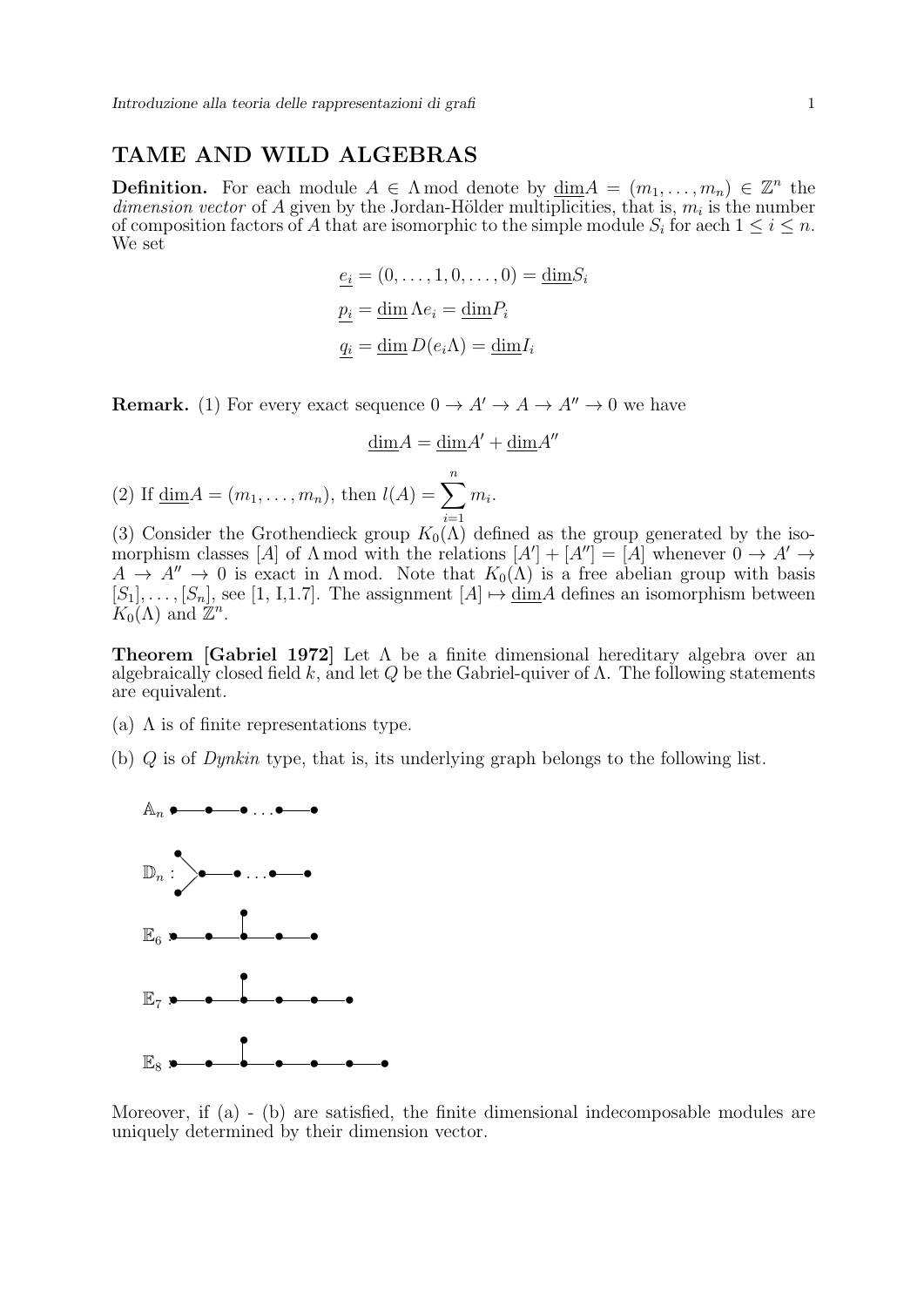**Remark.** Let  $\Lambda$  be a finite dimensional hereditary algebra over an algebraically closed field k, and let Q be the Gabriel-quiver of  $\Lambda$ . If Q is of *Euclidean* type, that is, its underlying graph belongs to the following list:



then  $\Lambda$  is said to be *tame of infinite representation type*. Also in this case the isomorphism classes of indecomposable finite dimensional modules, though infinite in number, can be classified.

There is a general definiton of tameness for arbitrary finite dimensional algebras. A finite-dimensional k-algebra  $\Lambda$  over an algebraically closed field k is called tame if, for each dimension d, there are finitely many  $\Lambda$ -k[x]-bimodules  $M_1, \dots, M_n$  which are free of rank d as right  $k[x]$ -modules, such that every indecomposable Λ-module of dimension d is isomorphic to  $M_i \otimes_{k[x]} k[x]/(x - \lambda)$  for some  $1 \leq i \leq n$  and  $\lambda \in k$ . In other words,  $\Lambda$  is tame iff for each dimension d there is a finite number of one-parameter families of indecomposable d-dimensional modules such that all indecomposable modules of dimension d belong (up to isomorphism) to one of these families.

Moreover,  $\Lambda$  is said to be *of wild representation type* if there is a representation embedding from  $k < x, y > \text{mod}$  into  $\Lambda$  mod, where  $k < x, y >$  denotes the free associative algebra in two non-commuting variables, see [2]. Observe that in this case there is a representation embedding  $A\text{Mod} \rightarrow \Lambda \text{Mod}$  for any finite dimensional k-algebra A, and furthermore, any finite dimensional k-algebra A occurs as the endomorphism ring of some Λ-module.

A celebrated theorem of Drozd [3] states that every finite dimensional algebra  $\Lambda$  over an algebraically closed field k is either tame or wild.

#### References

- [1] M. Auslander, I. Reiten, S. O. Smalø, Representation theory of artin algebras, Cambridge Univ. Press (1994).
- [2] W. Crawley-Boevey, Modules of finite length over their endomorphism ring, in Representations of algebras and related topics, eds. S. Brenner and H. Tachikawa, London Math. Soc. Lec. Notes Series 168 (1992), 127- 184.
- [3] Yu. DROZD, Tame and wild matrix problems, in Representations and quadratic forms (Institute of Mathematics, Academy of Sciences, Ukranian SSR, Kiev 1979), 39-74. Amer. Math. Soc. Transl. 128 (1986), 31-55.